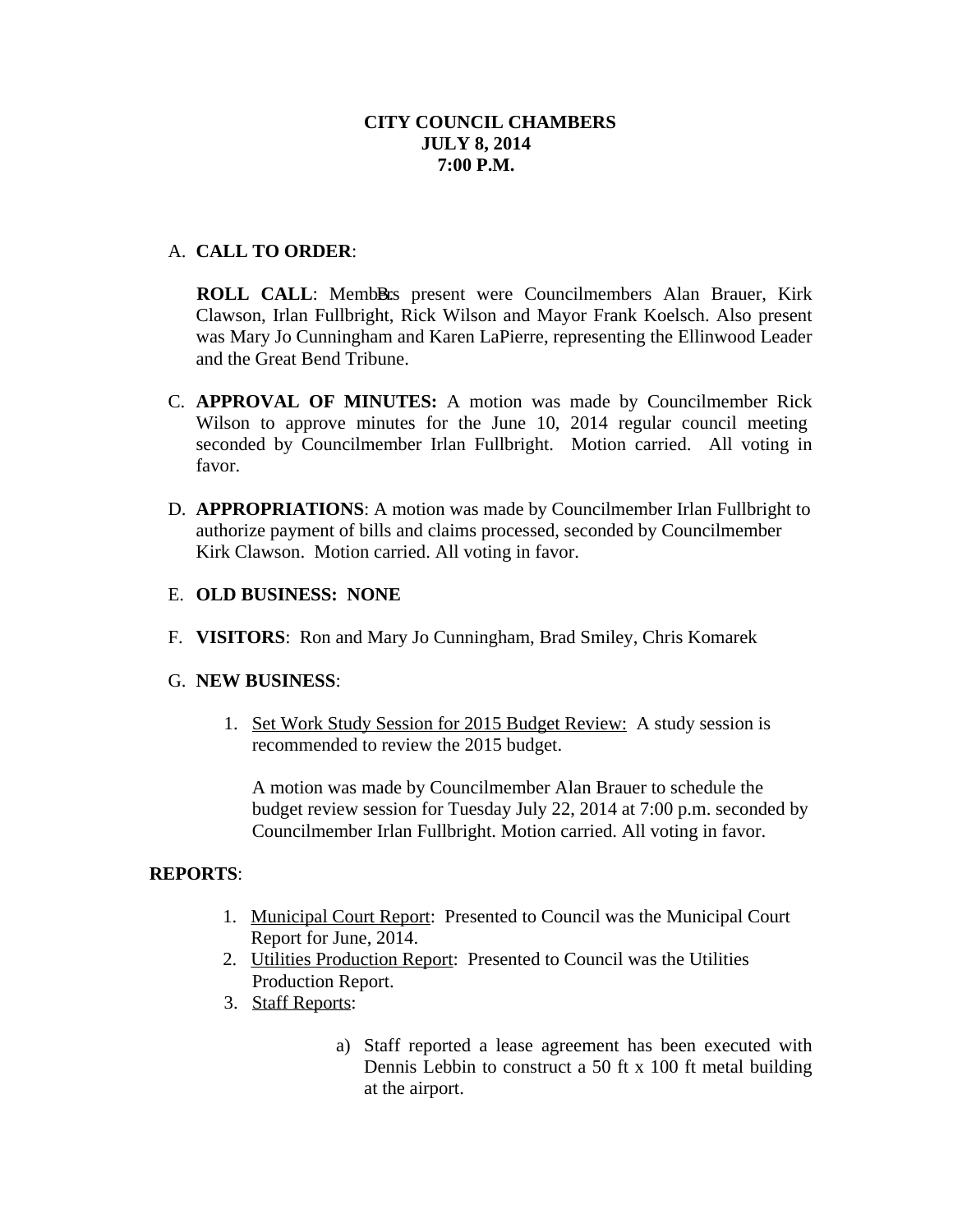#### **CITY COUNCIL CHAMBERS JULY 8, 2014 7:00 P.M.**

- b) Staff reported the city has received very positive comments about the 4<sup>th</sup> of July fireworks display. Attendance was down a little possibly because Great Bend also had a display.
- c) Staff explained an AHF meeting with Chamber administrator and department heads is planned for Wednesday afternoon.
- d) Staff reported the following costs for the city wide clean up: 646 tires at a cost of \$969.00, stone waste management hauling charges of \$1690.00, and Barton County landfill costs of \$693. Environmental code letters are now being sent out.
- e) Staff reported the city will be purchasing a security camera from INA Alert.
- f) Staff reported the house at 415 E.  $3<sup>rd</sup>$  has been demolished. The demolition of the Main Street buildings has been delayed by weather events.
- g) Staff reported the signed contract has been received on the Link property. The Links have agreed to pay half of the surveying costs.
- h) Staff explained the meeting with the County commissioners regarding the EMS request for funding was very positive. The proposal is to pay an additional \$50,000 to the smaller services in the county, not including Great Bend. That would be approximately \$16,000 – \$20,000 for Ellinwood.
- i) Staff explained the City has received a letter confirming the renewal of the ISO rating of a 3.
- j) Staff reported the City has received a Fire Act Grant for 12 new air packs. The grant is for \$95,250 with a 5% match. The City share of 5% will be approximately \$5,000.
- k) Staff reported H  $\&$  B Communications is continuing to work on installing fiber optic lines.
- l) Chuck Bartlett of Alfred Benesch & Company informed staff additional flood study information would be completed in a couple of weeks.
- m) Staff reported the industrial waste disposal tank is set up and ready. Scott's Welding Service will be billed \$400 per month based on a maximum of 15 to 20 loads per month.
- n) Staff reported a letter will be sent to homeowners on each side of an alley to address drainage issues in the alley.